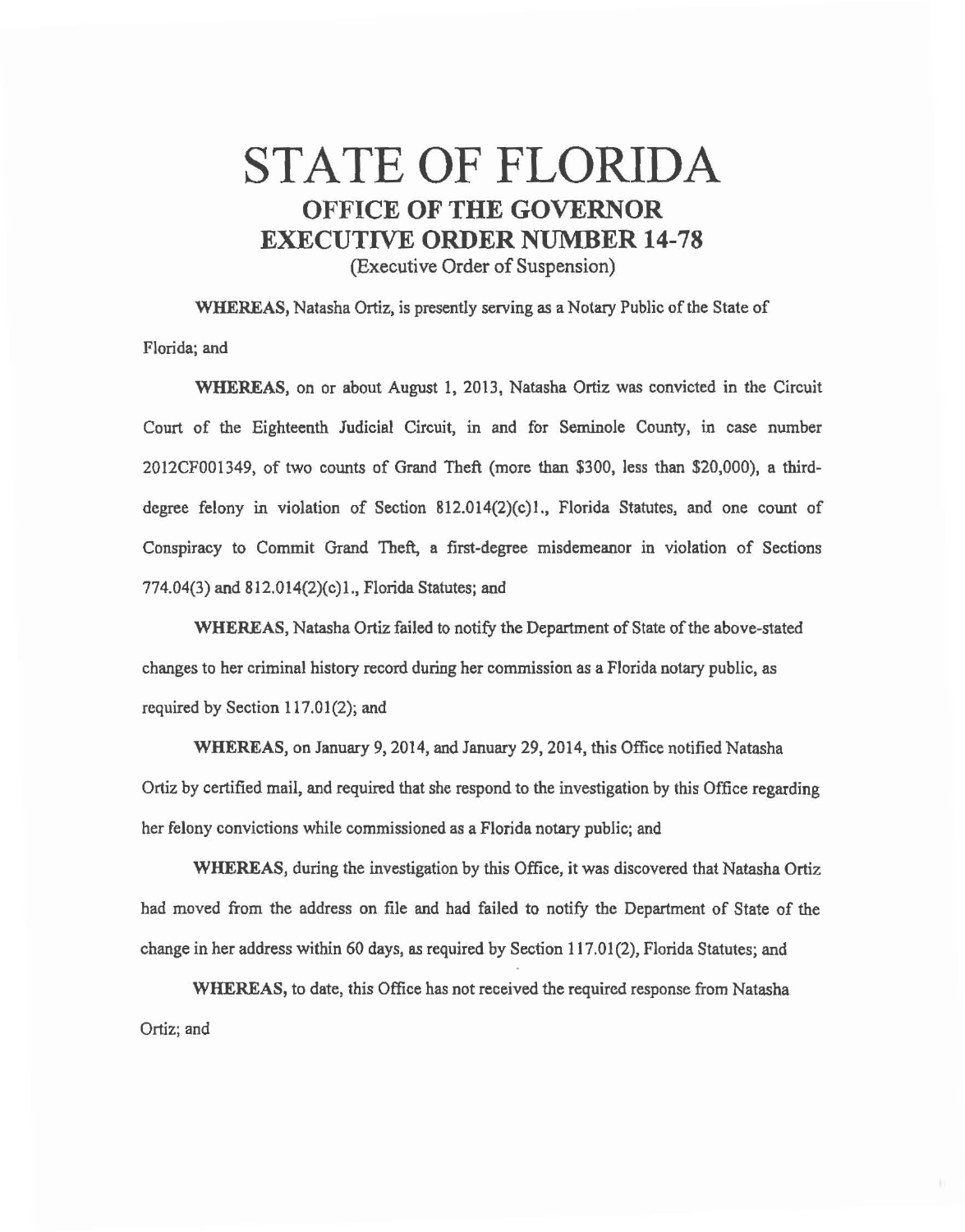WHEREAS, the Governor is authorized by Article IV, Section 7 of the Florida Constitution to suspend from office by executive order an appointed public official for the commission of a felony; and

WHEREAS, it is in the best interests of the citizens of the State of Florida that Natasha Ortiz be immediately suspended from the public office, which she now holds, upon the grounds set forth in this Executive Order;

NOW, THEREFORE, I, RICK SCOTT, Governor of Florida, pursuant to Article IV, Section 7 of the Florida Constitution and Section 117.01(4), Florida Statutes, find and state as follows:

- A. Natasha Ortiz is a duly appointed Notary Public of the State of Florida, pursuant to Section 117.01, Florida Statutes.
- B. Natasha Ortiz is commissioned as a Florida notary public from April 2, 2010, through April 1, 2014.
- C. Natasha Ortiz was convicted of two felonies in Seminole County in 2013, while commissioned as a Florida notary public.
- D. Natasha Ortiz failed to notify the Department of State of the changes to her criminal history record following her felony convictions in Seminole County in 2013, as required by Section 117.01(2), Florida Statutes.
- E. Natasha Ortiz failed to notify the Department of State within 60 days of her change of address, in violation of Section 117.01(2), Florida Statutes.
- F. Natasha Ortiz refused to cooperate or respond to an investigation of notary misconduct by the Executive Office of the Governor, as required by Section  $117.01(4)(c)$ , Florida Statutes.